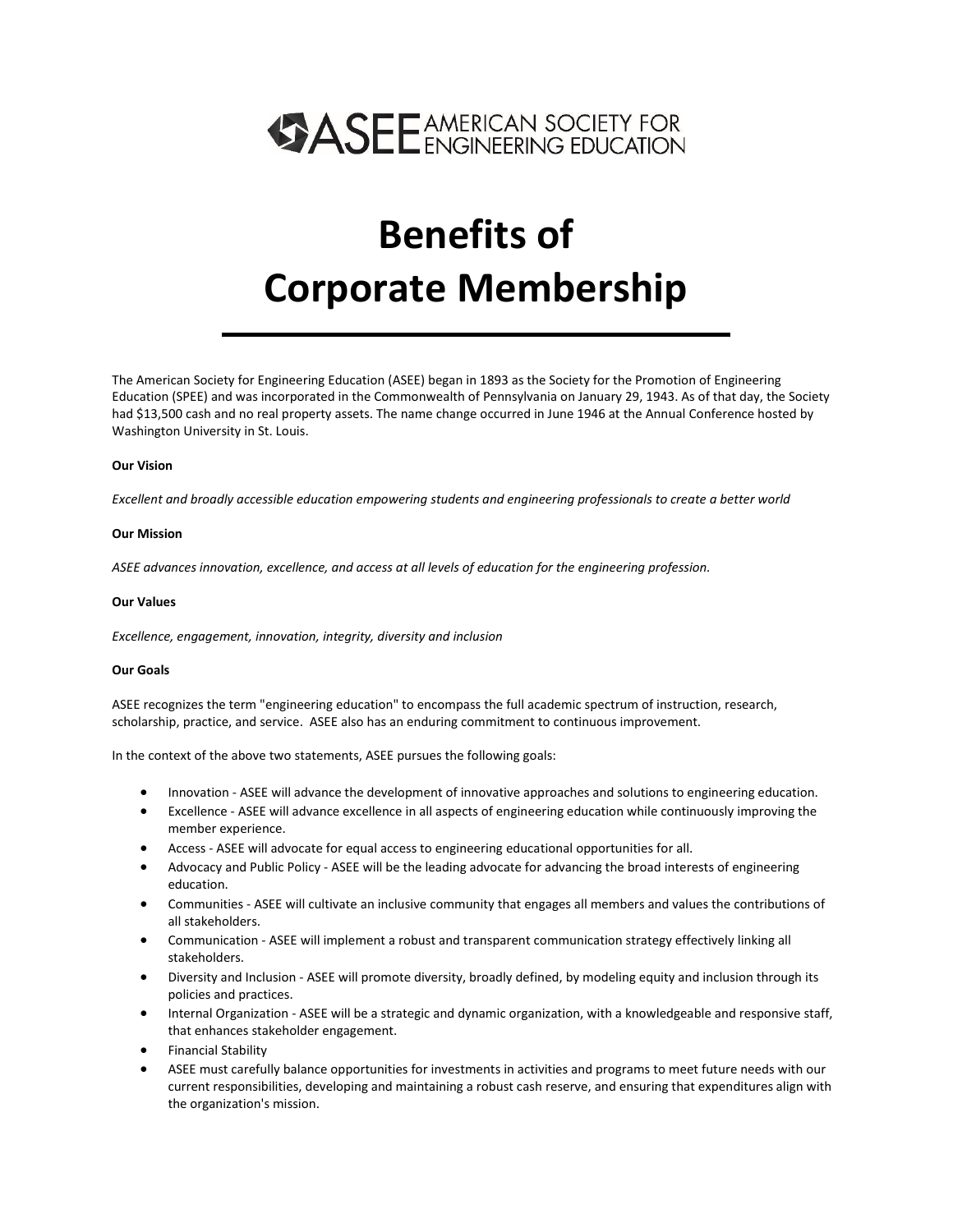#### **Three Long-Term Benefits of Membership**

- **Keep abreast of trends in engineering education and research:** ASEE Membership enables your organization to establish an on-going dialogue with deans, department heads, researchers, teaching faculty, and administrators from the finest engineering and engineering technology programs in North America.
- **Influence what and how engineering students are taught:** Engineering educators rely on corporate input to shape curriculum trends and develop relevant research projects. Corporate interaction helps educators understand the needs of industry more fully and enables them to prepare their students to meet these needs.
- **Ensure the future quality of engineering and engineering technology:** Your active participation and support will make a crucial difference at the most basic and critical level — the education of future engineers and engineering technologists who will be the backbone of your organization in the decades to come.

#### **Corporate Member Council**

As an ASEE Corporate/Non-Academic Member, you may appoint a "Key Contact" to represent your organization on ASEE's Corporate Member Council (CMC), which has a specific mission to advance the dialogue and collaboration between academia and industry. Meeting twice a year and offering participation in other events throughout the year, the Council provides the ideal conduit for communications from industry into the top engineering and engineering technology education levels.

#### **Two Levels of Membership**

ASEE offers two levels of Corporate/Non-Academic Membership, based on the size of your organization:

**Standard Membership** is for companies with 100 or more employees, non-profit organizations with 25 or more employees, and government entities. Standard members may choose up to four employees — a Key Contact representative to the Corporate Member Council and three others — who will all receive the benefits of individual ASEE membership, as outlined below, at no added cost.

**Annual dues: \$1,400**

**Affiliate Membership** is for companies with fewer than 100 employees and non-profit organizations with fewer than 25 employees. Affiliate members name one person to serve as their Corporate Member Council representative and receive individual ASEE membership benefits.

**Annual dues: \$350**

#### **Optional Added Membership Benefit**

**Engineering Research Council (ERC) –** FOR AN ADDITIONAL FEE, both standard and affiliate Corporate/Non-Academic Members can participate in ASEE's Engineering Research Council (ERC). The ERC comprises engineering faculty members and research administrators, and representatives of corporations and government agencies concerned about the funding and administering federal research funds to engineering colleges. **Annual added dues: \$150**

#### **ASEE's Data Mining Tool**

(Optional Added Membership Benefit) **Corporate and Corporate Affiliate Member: \$4,000 Non-Profit organization: \$3,000 Government Member: \$750**

#### **Immediate Membership Benefits to Your Representatives**

EACH representative from your organization will receive:

- An online subscription to *ASEE PRISM*, the Society's awardwinning magazine, covers the full spectrum of engineering/technology education issues. Published nine times per year
- An online subscription to ASEE's annual *Profiles of Engineering and Engineering Technology Colleges*, which presents comprehensive and detailed information about each school's programs, enrollment, faculty, and more
- An online subscription to ASEE's peer-reviewed quarterly *Journal of Engineering Education*
- Password-protected access to members-only areas of the Society's web site, including the electronic membership directory and back issues of *PRISM* magazine
- Discounted registration at the ASEE Annual Conference & Exposition and other ASEE meetings, conferences, and events
- The opportunity to affiliate with any number of ASEE's 54 professional interest divisions
- Unlimited networking opportunities through the Annual Conference, the ASEE Conference on Industry and Education Cooperation, regional meetings, and divisionsponsored activities

Your KEY CONTACT will also receive:

- For an additional fee, password-protected access to ASEE's exclusive online data mining tool enables ad-hoc reporting of the data collected in ASEE's annual *Profiles of Engineering and Engineering Technology Colleges* survey. Engineering data in the data mining tool goes back to 1998.
- *Capitol Shorts*, our VIP newsletter that provides commentary and background material on current congressional issues related to engineering education

Your organization will also receive discounts on exhibit space at the Annual Conference & Exposition and advertising space in *ASEE PRISM*.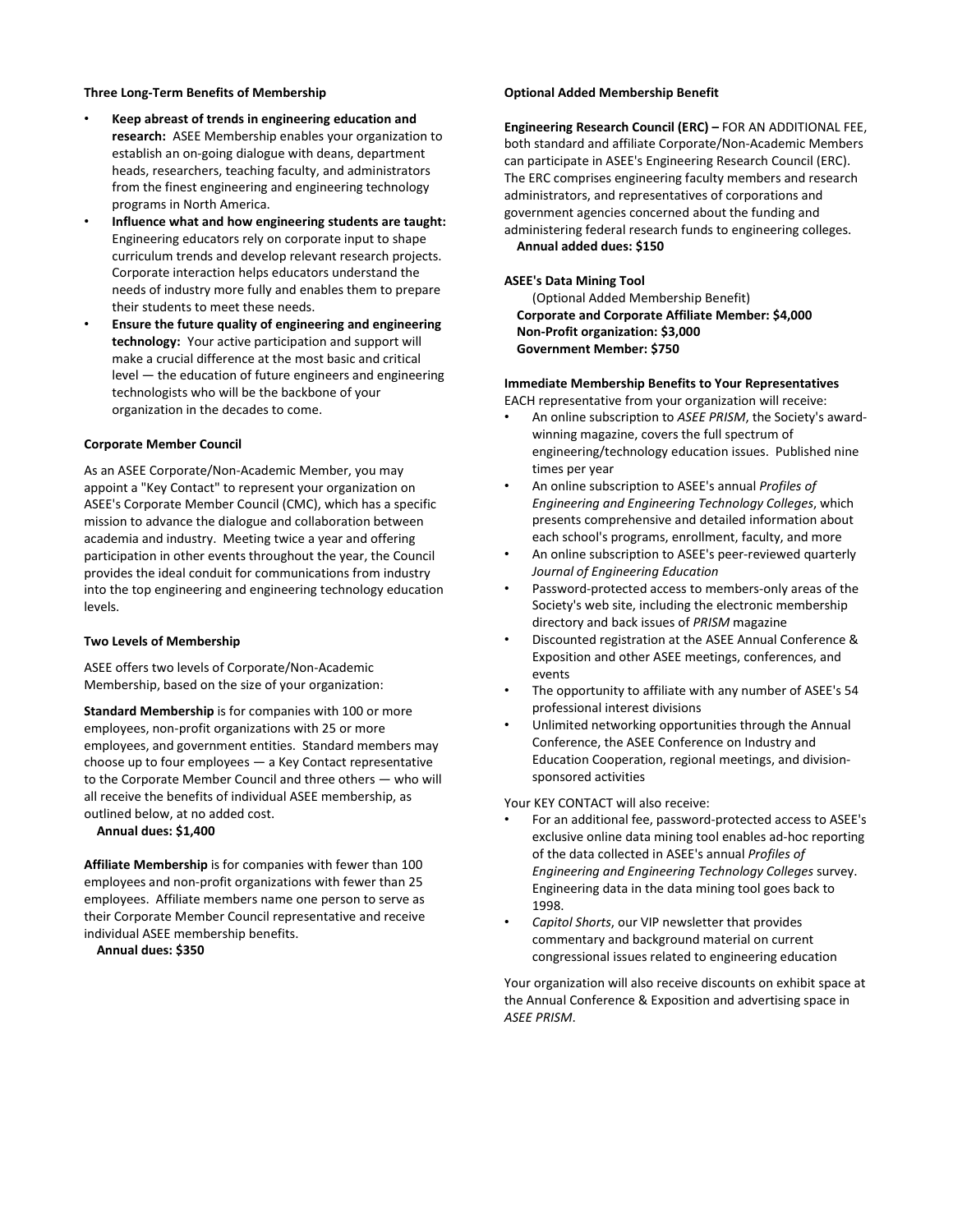### **2021-2022 ASEE BOARD OF DIRECTORS**

#### **President**

Dr. Adrienne Minerick (2022) Director, The ADVANCE Initiative; and Professor, Chemical Engineering Chemical Engineering Michigan Technological University

#### **President-Elect**

Dr. Jenna P. Carpenter (2022) Dean of Engineering Office of the Dean of Engineering Campbell University

#### **Immediate Past President**

Dr. Sheryl A. Sorby (2022) Professor Engineering Education University of Cincinnati

#### **Vice President, Finance**

Dr. Teri Kristine Reed (2023) Assistant Vice President for Research Development, Office of Research College of Engineering and Applied Sciences University of Cincinnati

#### **First Vice President; Vice President, External Relations**

Dr. Agnieszka Miguel (2023) Associate Professor and Department Chair Electrical and Computer Engineering Seattle University

#### **Vice President, Member Affairs**

Dr. Brian P. Self (2022) Professor Mechanical Engineering California Polytechnic State University, San Luis Obispo

#### **Chair, Engineering Deans Council**

Dr. Cammy R. Abernathy (2022) College of Engineering Dean Herbert Wertheim College of Engineering University of Florida

#### **Vice President, Institutional Councils; Chair, Engineering Technology Council**

Prof. Martin E. Gordon DFE P.E. (2023) Professor and Director of External Academic Relations College of Engineering Technology Rochester Institute of Technology (CET)

#### **Chair, Engineering Research Council**

Dr. Charles "Chuck" F. Bunting (2022) Associate Dean of Research & Sponsored Programs College of Engineering, Architecture & Technology Oklahoma State University

#### **Chair, Corporate Member Council**

Mrs. Dora Smith (2023) Director Siemens Digital Industries Software

#### **Vice President, PICs; Chair, PIC I**

Dr. Christi L Patton Luks (2022) Professor Chemical Engineering Missouri University of Science and Technology

#### **Chair, PIC II**

Dr. Chell A. Roberts (2023) Dean, Shiley-Marcos School of Engineering University of San Diego

#### **Chair, PIC III**

Dr. John K. Estell (2023) Professor of Computer Engineering and Computer Science Ohio Northern University

#### **Chair, PIC IV**

Dr. Beth M Holloway (2022) Assistant Dean, Diversity and Engagement, and Director, Women in Engineering Program Purdue University at West Lafayette (COE)

#### **Chair, PIC V**

Ms. Maureen A Barcic (2022) Director, Cooperative Education Cooperative Education University of Pittsburgh

#### **Chair, Zone I** Dr. Ilya Y. Grinberg (2023) Professor Engineering Technology Department The State University of New York, College at Buffalo

**Chair, Zone II** Mr. John W. Brocato (2022) Technical Communication Lecturer School of Chemical, Materials, and Biomedical Engineering University of Georgia

#### **Chair, Zone III**

Prof. Tariq Khraishi (2023) Professor Mechanical Engineering University of New Mexico

#### **Chair, Zone IV**

Dr. Lily G. Gossage (2022) Director, Maximizing Engineering Potential College of Engineering California State Polytechnic University, Pomona

#### **Secretary**

Dr. Norman L. Fortenberry Executive Director American Society for Engineering Education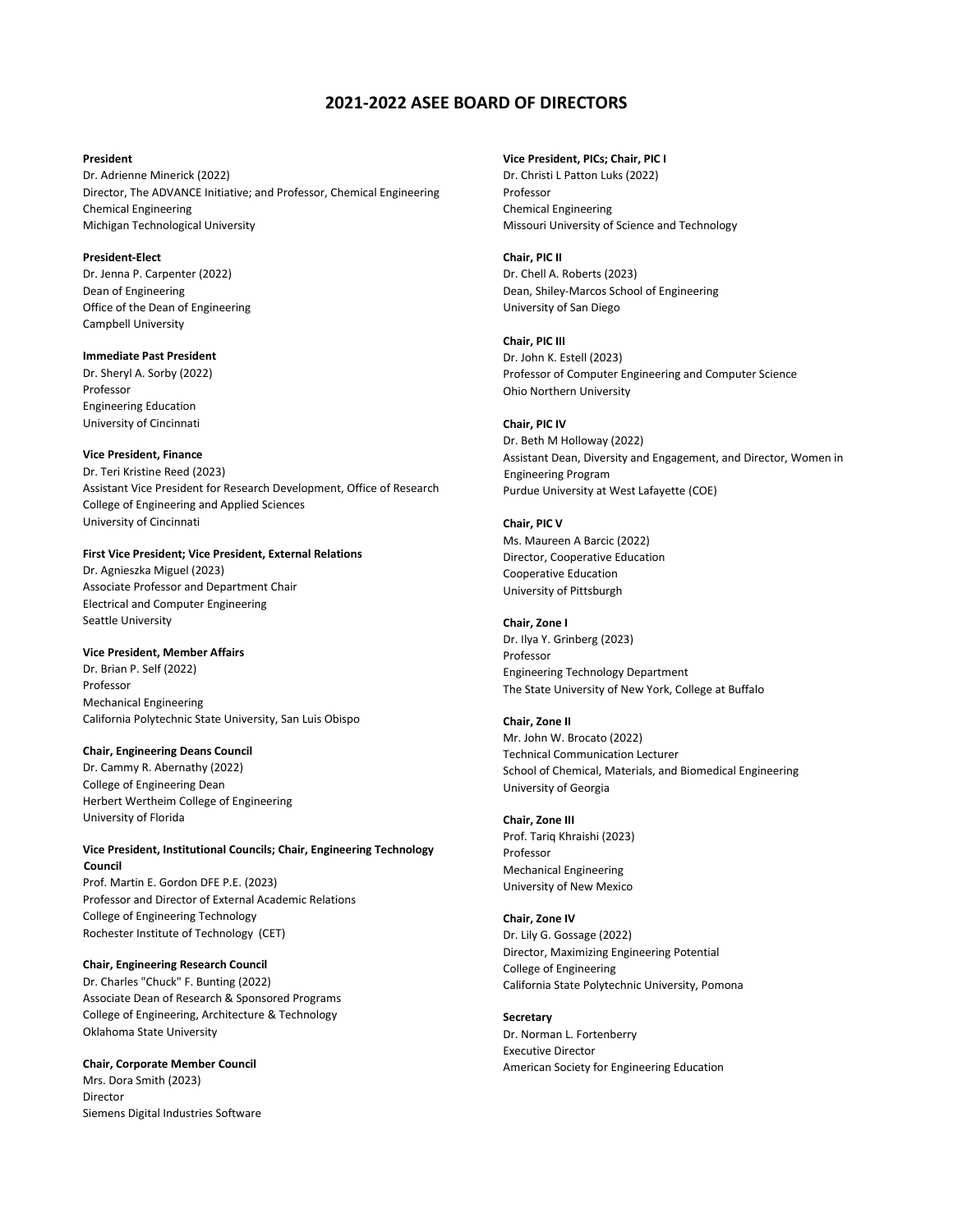## **AMERICAN SOCIETY FOR ENGINEERING EDUCATION Corporate Member Application <sup>2021</sup> - <sup>2022</sup>**



| Organization's Name: The Contract of the Contract of the Contract of the Contract of the Contract of the Contract of the Contract of the Contract of the Contract of the Contract of the Contract of the Contract of the Contr |  |  |  |  |  |
|--------------------------------------------------------------------------------------------------------------------------------------------------------------------------------------------------------------------------------|--|--|--|--|--|
|                                                                                                                                                                                                                                |  |  |  |  |  |
|                                                                                                                                                                                                                                |  |  |  |  |  |
|                                                                                                                                                                                                                                |  |  |  |  |  |
|                                                                                                                                                                                                                                |  |  |  |  |  |
| Main phone: National Communication of the Main fax: National Communication of the Main fax: National Communication of the Main fax: National Communication of the Main fax: National Communication of the Main fax: National C |  |  |  |  |  |
|                                                                                                                                                                                                                                |  |  |  |  |  |
| Type of business: the contract of the contract of the contract of the contract of the contract of the contract of the contract of the contract of the contract of the contract of the contract of the contract of the contract |  |  |  |  |  |
| Number of Employees: etc. and the contract of Employees: etc. All and the contract of Employees: etc. All and the contract of Employees: etc. All and the contract of Employees: etc. All and the contract of Employees: etc.  |  |  |  |  |  |
| <b>Membership Category:</b>                                                                                                                                                                                                    |  |  |  |  |  |
| Please indicate the membership category appropriate to the type and size of your organization:                                                                                                                                 |  |  |  |  |  |
| □ Corporate Member (100 or more employees)<br>□ Corporate Member (100 or more employees)<br>□ S1,400 annual dues                                                                                                               |  |  |  |  |  |
| □ Corporate Affiliate Member (<100 employees)<br>□ Corporate Affiliate Member (<100 employees)<br>□ S 350 annual dues                                                                                                          |  |  |  |  |  |
| □ Association Member (25 or more employees)<br>□ Association Member (25 or more employees)<br>□ S1,400 annual dues                                                                                                             |  |  |  |  |  |
| □ Association Affiliate Member (<25 employees)<br><br><u>□ Association Affiliate Member (&lt;25 employees)</u><br><br><u>■  </u> 350 annual dues                                                                               |  |  |  |  |  |
|                                                                                                                                                                                                                                |  |  |  |  |  |
| For an additional fee, each membership category may assign one ASEE member to ASEE's Engineering Research Council (ERC).                                                                                                       |  |  |  |  |  |
| Also, for an additional fee, corporate members may also add access to ASEE's data mining tool.                                                                                                                                 |  |  |  |  |  |
| □ ERC Membership (optional)<br>□ ERC Membership (optional)                                                                                                                                                                     |  |  |  |  |  |
| $\Box$ Data Mining Tool:                                                                                                                                                                                                       |  |  |  |  |  |
| □ Corporate & Corporate Affiliate Member (optional)<br><u>□ \$4,000</u> additional dues                                                                                                                                        |  |  |  |  |  |
| □ Non-Profit Organization Member (optional)<br><sub>□</sub> S3,000 additional dues                                                                                                                                             |  |  |  |  |  |
| □ Government Member (optional)<br>□ Government Member (optional)<br>□ S 750 additional dues                                                                                                                                    |  |  |  |  |  |
| <b>Method of Payment:</b>                                                                                                                                                                                                      |  |  |  |  |  |
| $\Box$ Check enclosed, payable to ASEE in US\$. OR: Bill My $\Box$ MasterCard $\Box$ Visa                                                                                                                                      |  |  |  |  |  |
|                                                                                                                                                                                                                                |  |  |  |  |  |
|                                                                                                                                                                                                                                |  |  |  |  |  |
|                                                                                                                                                                                                                                |  |  |  |  |  |

Complete and return to: membership@asee.org